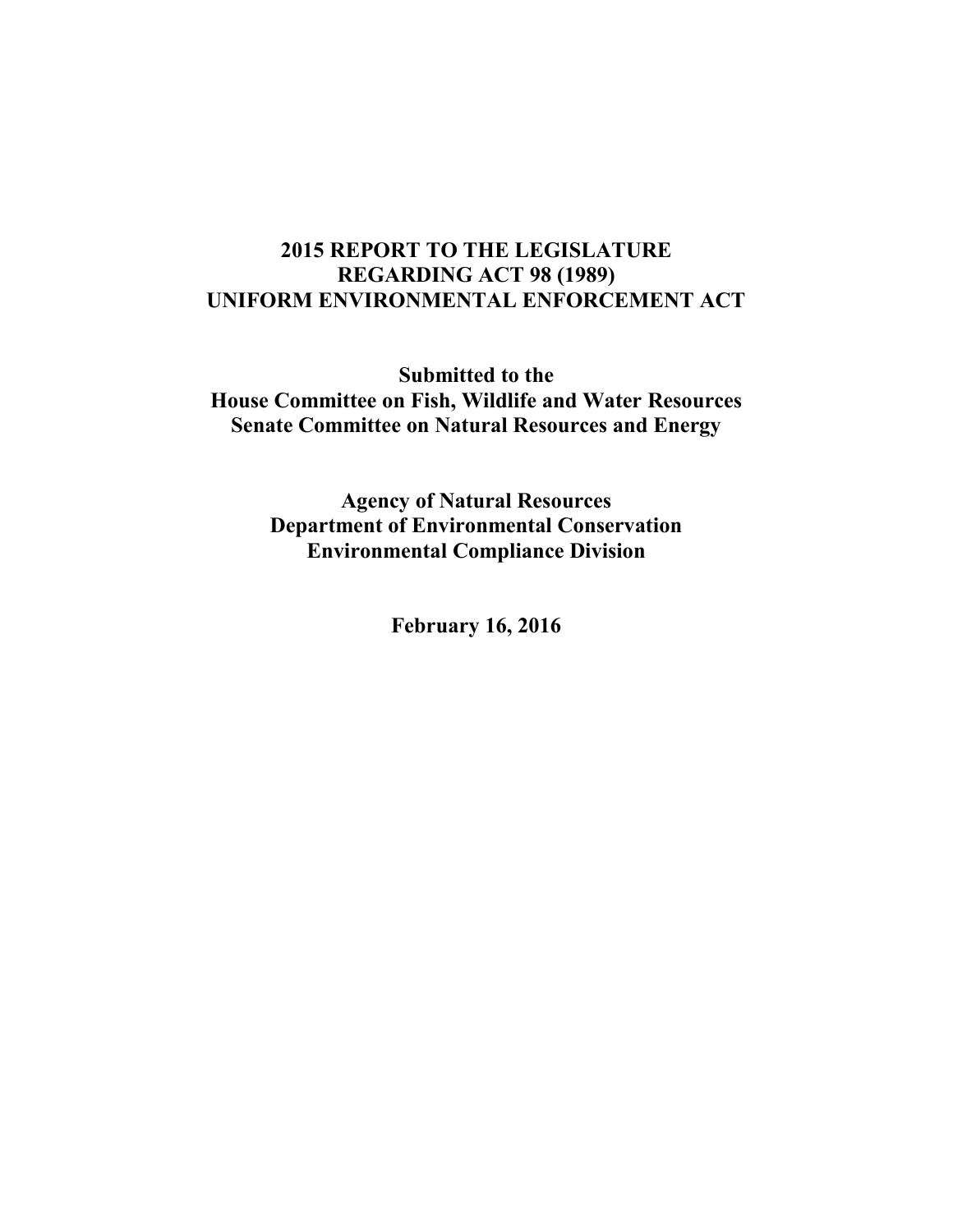## **I. PURPOSE**

In 1989, the Legislature passed the Uniform Environmental Law Enforcement Act, also known as Act 98. Included in the Act was a provision, now codified as 10 V.S.A. Section 8017, which requires the Secretary of the Agency of Natural Resources (Secretary) and the Attorney General's Office (AGO) to submit an annual report regarding the implementation of Act 98, including statistics about compliance and enforcement efforts during the reporting year.

# **II. BACKGROUND**

Act 98 was passed in an effort to improve environmental enforcement in Vermont. The Act has four primary purposes: enhancement of administrative enforcement by the Secretary and the Natural Resources Board (NRB), enhancement of civil enforcement in Superior Court; the creation of a dedicated Environmental Division within the judiciary; and the standardization of the environmental enforcement process to help assure fair and consistent enforcement of Vermont's environmental laws and rules.

First and foremost, Act 98 consolidated the civil and administrative enforcement provisions of 17 different statutes and 20 regulatory programs administered by the Secretary and the NRB. While there are some exceptions due to the requirements for federally delegated environmental programs, the regulated community and the public generally can now look to one uniform process for enforcement of Vermont's environmental laws.

Administrative enforcement was enhanced by clarifying the ability of the Secretary and the NRB to enter into Assurances of Discontinuance (administrative settlements) and creating the authority for the Secretary to issue Administrative Orders to address violations of the majority of the statutes and regulations under their respective jurisdiction. Administrative Orders typically contain penalties and may be appealed to the Environmental Division of the Superior Court for hearing. In addition, the remedies available in the Civil Division of the Superior Court for violations of the statutes specified in Act 98 were enhanced and standardized.

The consolidation of enforcement authorities described above further affects Act 250 enforcement actions as follows. 10 V.S.A. Section 8004 specifies that the Secretary may, on his or her own initiative or upon request of the NRB, initiate proceedings for the enforcement of Act 250. The procedures which guide the cooperative enforcement of Act 250 are contained in a Memorandum of Understanding (MOU). In 2015 the NRB sought and obtained amendments to Chapter 201 which resulted in the NRB having the authority to initiate enforcement actions by its own authority without need to coordinate with the Secretary.

In August of 2015 the former Compliance and Enforcement Division (CED) was reorganized and a new division was formed and named the Environmental Compliance Division (ECD). The ECD is comprised of the Environmental Enforcement Office (EEO) and the Environmental Assistance Office (EAO). The reorganization joined the staff from the Environmental Assistance Division and the Environmental Enforcement Officers from CED into a single entity. The EAO focuses on confidential, supportive and enabling compliance efforts for municipalities,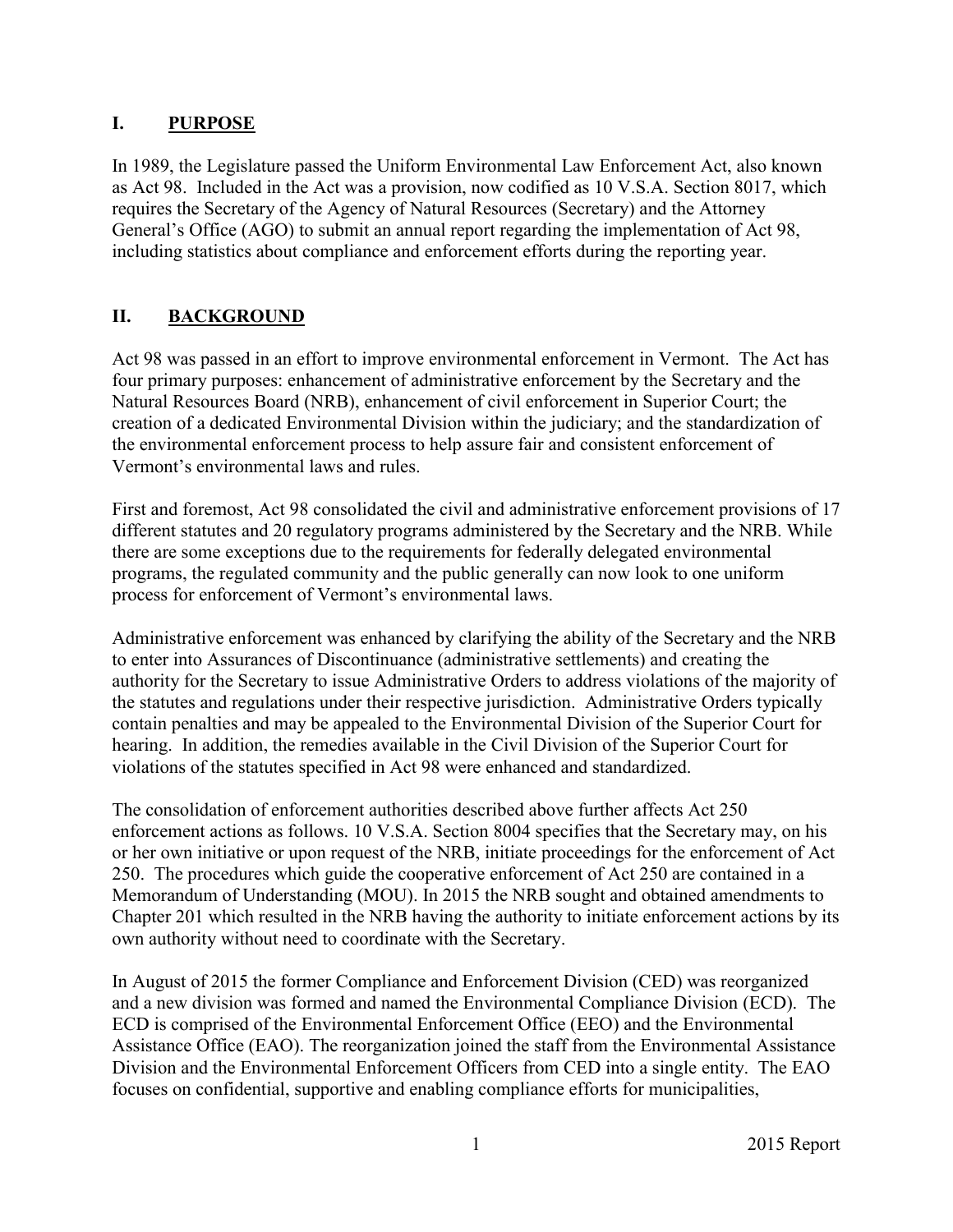businesses, the general public and sector-specific efforts (e.g. auto repair; breweries). It houses the Governor's Awards for Environmental Excellence and the green business recognition programs such as Green Hotels and Green Marinas.

This consolidation and the formation of the new division was initiated to better allow the Agency to use all of its compliance tools (motivational to punitive) in a more strategic fashion. By identifying focus areas with deficient compliance rates, using education and outreach, working with program staff and taking targeted enforcement actions, the Agency now is better organized to utilize its tools to address specific areas of non-compliance.

The EEO staff consists of a Chief EEO with seven EEOs in separate geographical districts. The EEO staffing level was increased by one EEO in the spring of 2015. The goal of this staffing increase is to allow EEO staff to more expeditiously respond to citizen complaints and better assist DEC programs with investigations. Even with the addition of an EEO it is still necessary for the Chief EEO to cover a small district to maintain the desired level of response.

During this transition, the two litigation attorneys formally housed within CED were merged into a newly created litigation section within the office of the ANR General Council. The goals of this reorganization are to better integrate assistance and enforcement and to create greater capacity in ANR to prosecute environmental violations.

# **III. IMPLEMENTATION OF THE ACT**

Most program-referred enforcement actions originate within the various regulatory programs of DEC. DEC employs a multi-step process to encourage compliance with the state's environmental laws and rules. When a violation occurs, the programs within DEC may issue a Notice of Alleged Violation (NOAV) to the violator. The NOAVs serve not only to provide notice of a violation but also to outline the corrective actions required to bring the violator into compliance. When voluntary compliance is not forthcoming, a formal enforcement action may be initiated. An exception to this process occurs when a violation is particularly egregious, repeated, or cannot be corrected; then, enforcement action may be initiated immediately, without the issuance of a NOAV. Under certain circumstances DEC is authorized to seek Emergency Orders (essentially immediate injunctive relief) from the Environmental Division.

In most instances, formal enforcement actions include an initial attempt to resolve the violation through a negotiated settlement by means of an Assurance of Discontinuance (AOD). Settlements usually include, among other provisions, an agreed penalty and corrective action. Supplemental Environmental Projects (SEPs) are infrequently used in settlements in addition to the penalty. If a settlement cannot be reached, an Administrative Order (AO) is prepared and served. The filing of an AO can result in a trial before the Environmental Division when a hearing is requested. Most AOs and AODs contain provisions for payment of a civil penalty and corrective actions when appropriate, as well as a requirement of future compliance. Generally, enforcement actions are prioritized in the following order: impact or potential impact on public health; impact or potential impact on the environment; and program integrity (e.g. adherence to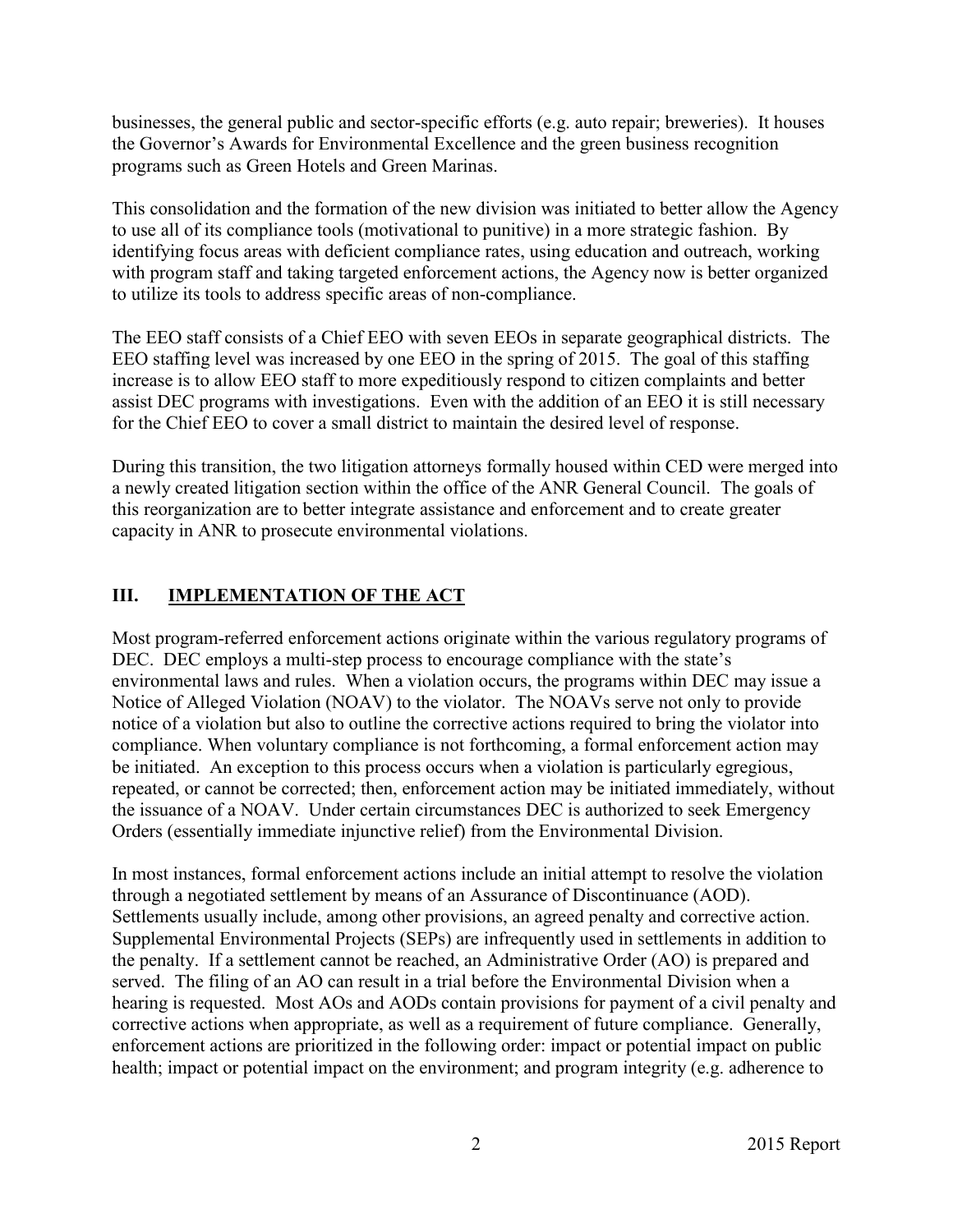permit and rule requirements). The Division, in light of its new suite of tools available, is further refining its priorities.

Final orders signed by the Environmental Division of the Vermont Judiciary's Superior Court are tracked for compliance by the involved regulatory program(s). The ECD tracks penalties to ensure payment, and Supplemental Environmental Projects (SEP) to ensure payment and performance.

ECD's investigative staff (EEOs) continues to achieve a high level of voluntary compliance in the field. The EEOs produce thorough and accurate investigation reports of environmental violations, the more significant of which are referred to the ANR litigation section for prosecution. Once a case is referred and accepted the litigation staff focuses on the efficient advancement of the cases and the achievement of fair and consistent enforcement outcomes. Both the litigation and EEO staff work with the programs to help them to maintain consistency and to develop strong enforcement referrals.

As shown in Table C, after investigation, 72% of complaints investigated were closed either through voluntary compliance by the violator or by a lack of violation being found.

## **Collaboration**

Guided by our MOU with the NRB, we have a collaborative and productive relationship sharing both investigative and legal resources in mixed NRB/ANR cases. During 2015 the NRB filed one AO and resolved nine cases via an AOD. Several matters involved ANR violations or permit conditions directly related to ANR programs. The NRB also issued nine civil citations.

The Attorney General resolved one joint ANR/NRB case via a stipulated settlement agreement.

Our relationship with the Department of Forests, Parks and Recreation (DFPR), for whom we handle both Acceptable Management Practices and Heavy Cut cases, remains strong and cooperative. The new Division is actively working with DFPR to increase our collaborative effectiveness. Thirty-eight AMP cases were investigated and one case was prosecuted.

We continue to work closely with the Attorney General's Office (AGO). During 2015, the AGO closed six environmental enforcement actions. The AGO also resolved two other cases with collection of funds reimbursing the clean-up of contaminated properties. In addition, the ECD Director and the Chief of the AGO Environmental Division meet monthly to discuss new case referrals and initiatives as prescribed in an MOU between ANR and the AGO. The MOU is also reviewed yearly to ensure its continued effectiveness. During the review in 2015 both parties felt the MOU was effective and did not need to be modified. The AGO also prosecutes criminal cases which are developed and investigated by ECD. This year one criminal matter was sent to the AGO for prosecution. The criminal matter resulted in three felony convictions and a fine.

Typically, smaller criminal cases where a strong local interest is demonstrated are referred to State's Attorneys for criminal prosecution. We also work and coordinate our efforts with the Environmental Protection Agency (EPA) on matters of federal and state interest, including both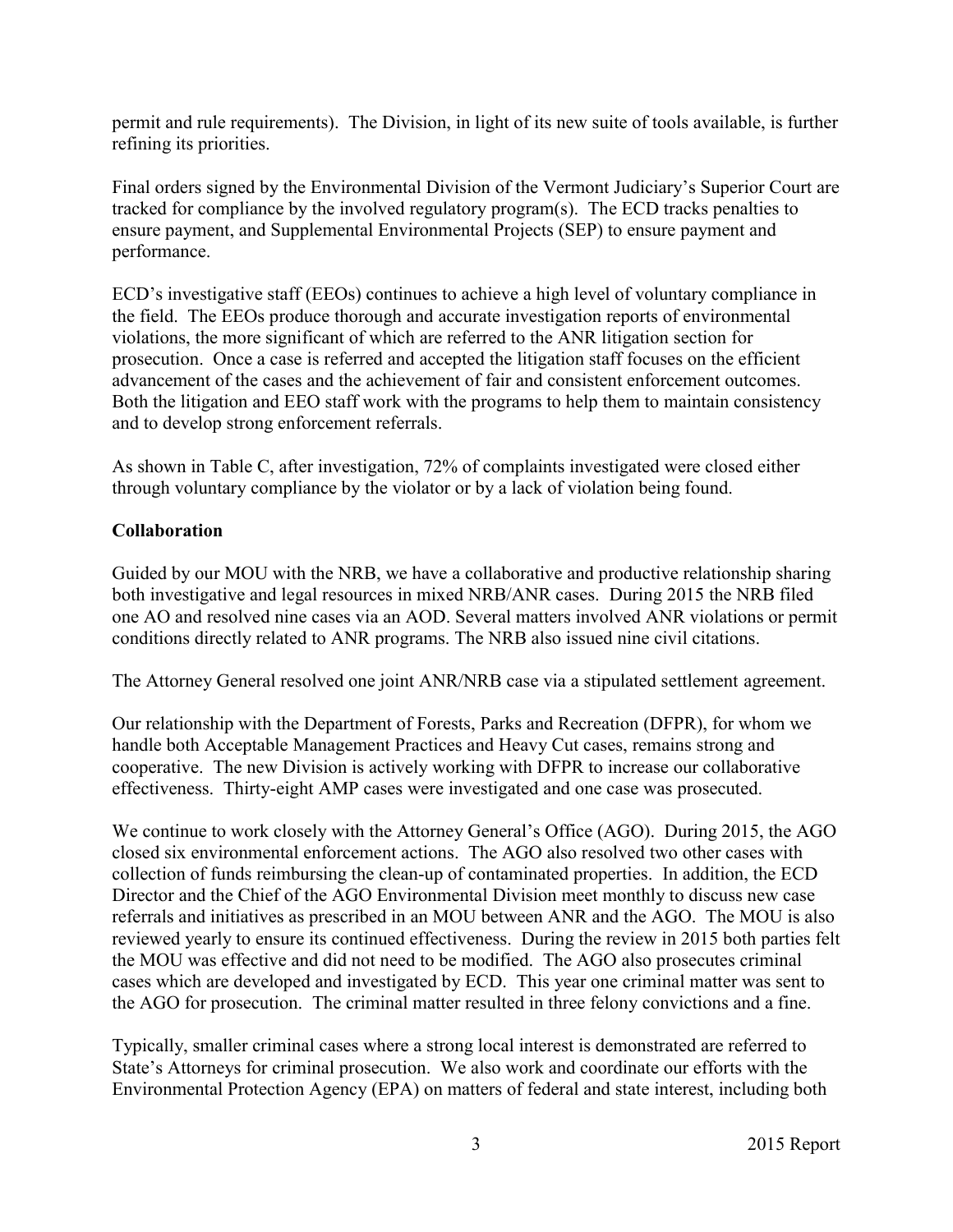civil and criminal matters. Finally, where appropriate we coordinate with the U.S. Attorney's office on both civil and criminal matters.

During 2015, ECD staff worked extensively with the Agency of Agriculture, Food and Markets (AAFM). This built a much stronger relationship with AAFM. Increased collaboration remains a priority for ECD. DEC staff met regularly with AAFM staff. Lines of communication were both clarified and strengthened during 2015. This resulted in a number of agricultural discharge matters being referred and prosecuted by both DEC and the Attorney General's office. In addition to regular meetings, ECD staff provided training for AAFM staff on a number of topics including identifying direct discharges and drafting good enforcement referrals. It is expected that this greatly improved collaborative relationship will continue to blossom in 2016 as both entities focus on improving water quality in Lake Champlain.

## **Training and LEAN**

ECD staff identified a need for additional investigative training for DEC field staff. In response to this need ECD staff designed a sixteen hour training program that covered investigations and the enforcement process in an effort to demystify what happens when a matter is prosecuted by the Litigation Section. These trainings were conducted over four half days and each block included 10-15 DEC staff members. In all over 70 DEC field staff members were trained. ECD will continue to offer and expand this training to new field staff and is planning to offer both a more advanced investigative course as well as training on our improved complaint tracking system.

During 2015, DEC began to use Lean business tools to examine how to improve our business processes. ECD staff participated extensively in this new initiative receiving training on Lean and helping to facilitate a number of Lean events within the department. ECD also employed Lean tools in two separate events. These events included looking at how DEC presently tracks complaints and how we could improve on this. A second mini event looked at how matters are referred from the DEC programs for formal enforcement action. The outcomes identified in both Lean projects will continue to be implemented in 2016.

## **Civil Citations**

In November 2011, a rule to implement expanded civil citation authority went into effect. The rule allows civil citations to be issued in all media areas in which ANR has jurisdiction to bring an enforcement action. In total over 500 violations are listed for possible issuance of a civil citation, with penalties up to a maximum of \$3,000. In 2012, the legislature changed the venue where these citations would be heard from the Judicial Bureau to the Environmental Division of the Superior Court.

During 2015, a total of 28 citations were issued. A number of other violations were referred for citations, but were either converted to formal cases or were withdrawn. With additional DEC staff training an increase in the number of citations issued is expected during 2016. As we gather additional experience with the civil citations process we have identified areas of the law that are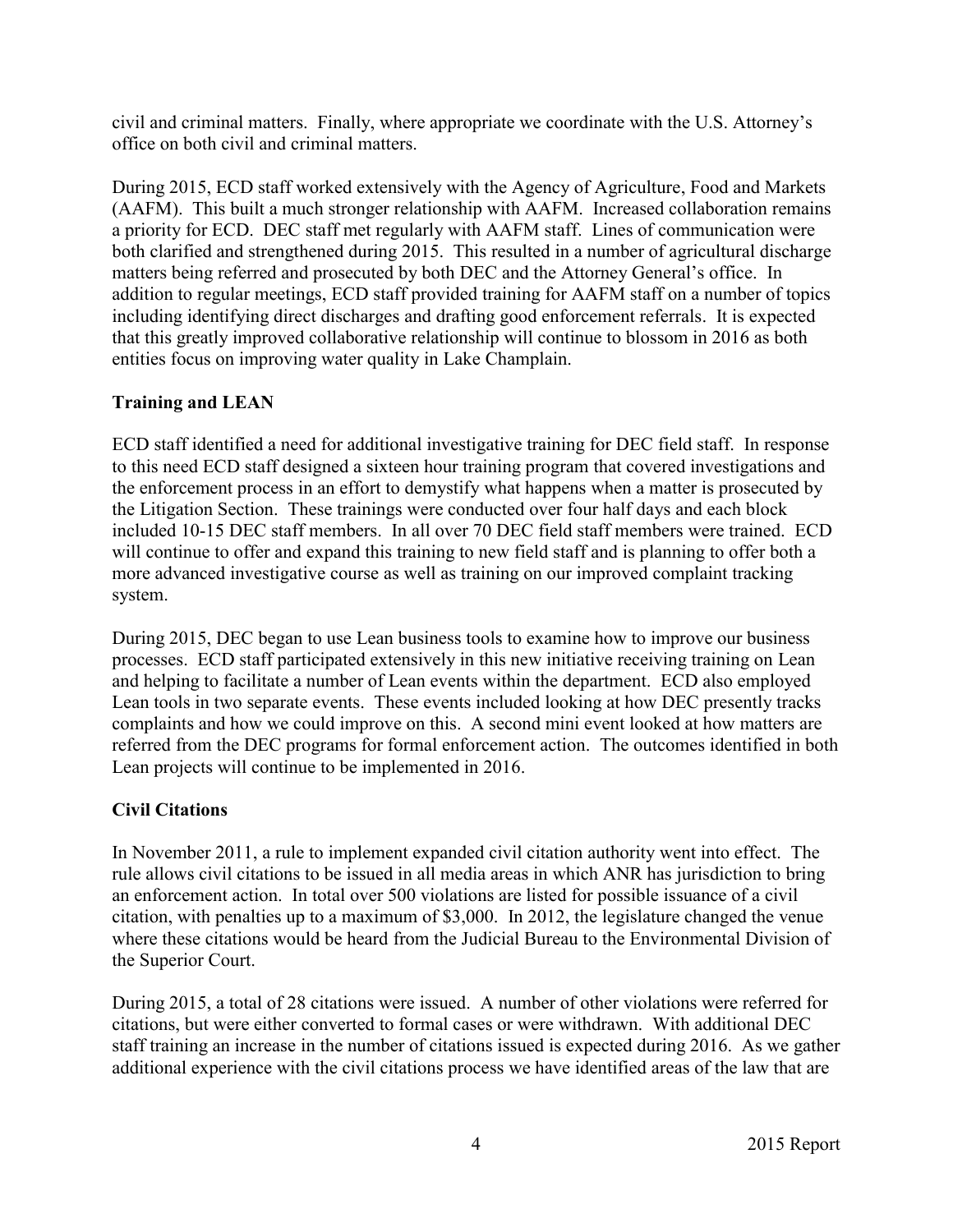in need of clarification and improvement. ECD plans to address these areas via the rule making process during 2016.

#### **Strategic Employment of Resources**

An important area of focus during 2015 has been on the strategic use of our limited enforcement resources. ECD has been reaching out and coordinating within DEC and with other state departments and agencies to identify areas of concern and to most effectively deploy our resources to best protect human health and the environment. In furtherance of this objective a Strategic Enforcement and Compliance Team (SECT) and the Compliance Advisory Group (CAG) was created in the department. The group includes section chiefs and program staff from the DEC regulatory programs. In addition to assisting ECD in planning and targeting, these meetings have provided an excellent opportunity for cross division and program information sharing which has benefitted all participants. A critical outcome of the formation of these groups is the identification of areas where process improvement opportunities exist to ensure increased fair and consistent enforcement actions.

Finally, information about ECD is available to the public via our updated web page. Staff contact information, how to file a complaint (anonymous, if desired), press releases, and a list of our SEP projects are posted on this site. Over the past several years, ECD has endeavored to greatly increase the transparency of its operations. This has been accomplished by posting all Final Draft Assurances of Discontinuance<sup>1</sup>, Assurances of Discontinuances, Administrative Orders, and Emergency Orders from 1996 to the present on the ECD website. Further, detailed SEP project descriptions have been posted. Our website can be accessed from the State of Vermont homepage or at: [http://www.anr.state.vt.us/dec/co/enf/.](http://www.anr.state.vt.us/dec/co/enf/) A major update of DEC's (and thus, ECDs) websites will be implemented in 2016.

In conformance with legislation passed in 2012, ECD is posting proposed settlements, orders, and citations for public comment. All public comments received are considered prior to sending any order to the Environmental Division. ECD is continuing to identify additional opportunities to improve transparency and to communicate with the citizens of Vermont. ECD is exploring the use of social media as a tool to inform citizens of pending environmental enforcement actions. ECD continues to make use of media releases in enforcement actions to inform the public and to maintain a level of general deterrence amongst the regulated community and general public.

#### **Citizen Complaints**

 $\overline{a}$ 

10 V.S.A. § 8017 specifies that the ANR shall report on the status of citizen complaints concerning environmental violations in the state. In 2012, a new database which had been in development for over a year was rolled out to DEC staff. During 2015, additional features were added to the database to increase usage and improve functionality. We expect additional enhancements to be made during 2016 as we improve this tool as a result of a Lean event.

<sup>1.</sup> *Final Draft AODs are those that have been signed by the parties and filed with the Environmental Court, but have not yet been entered by the Court as a Judicial Order and are open for public comment.*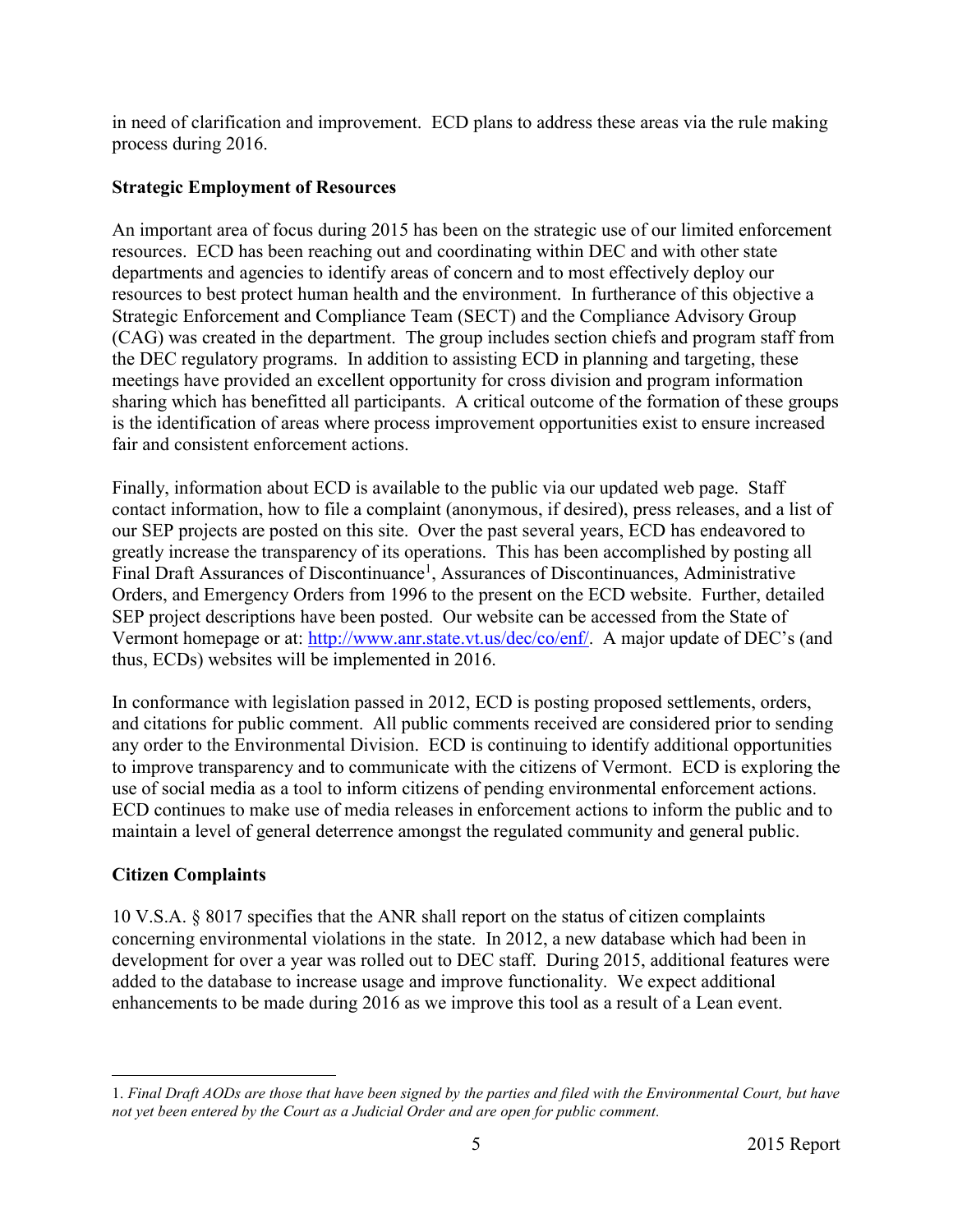#### **IV. COST OF ADMINISTERING ENFORCEMENT PROGRAM**

The Compliance & Enforcement Division was funded in fiscal year 2015 as follows:

Interdepartmental Funds \$1,676,110

The Compliance & Enforcement Division's operating expenditures for fiscal year 2015:

| <b>Total</b>                          | \$1,676,110              |
|---------------------------------------|--------------------------|
| <b>Personal Services</b><br>Operating | \$1,375,651<br>\$300,459 |
|                                       |                          |

## **V. ATTACHMENTS**

In further response to the requirements of 10 V.S.A. § 8017 (Annual Report), the following tables are provided.

Table A summarizes Assurances of Discontinuance agreed to in 2015. There were no Supplemental Environmental Projects implemented in 2015.

Table B reflects formal actions as well as informal resolutions from 2015.

Table C summarizes citizen complaints received by DEC as well as the present status of complaints and the types of closure for all complaints received and/or closed in 2015.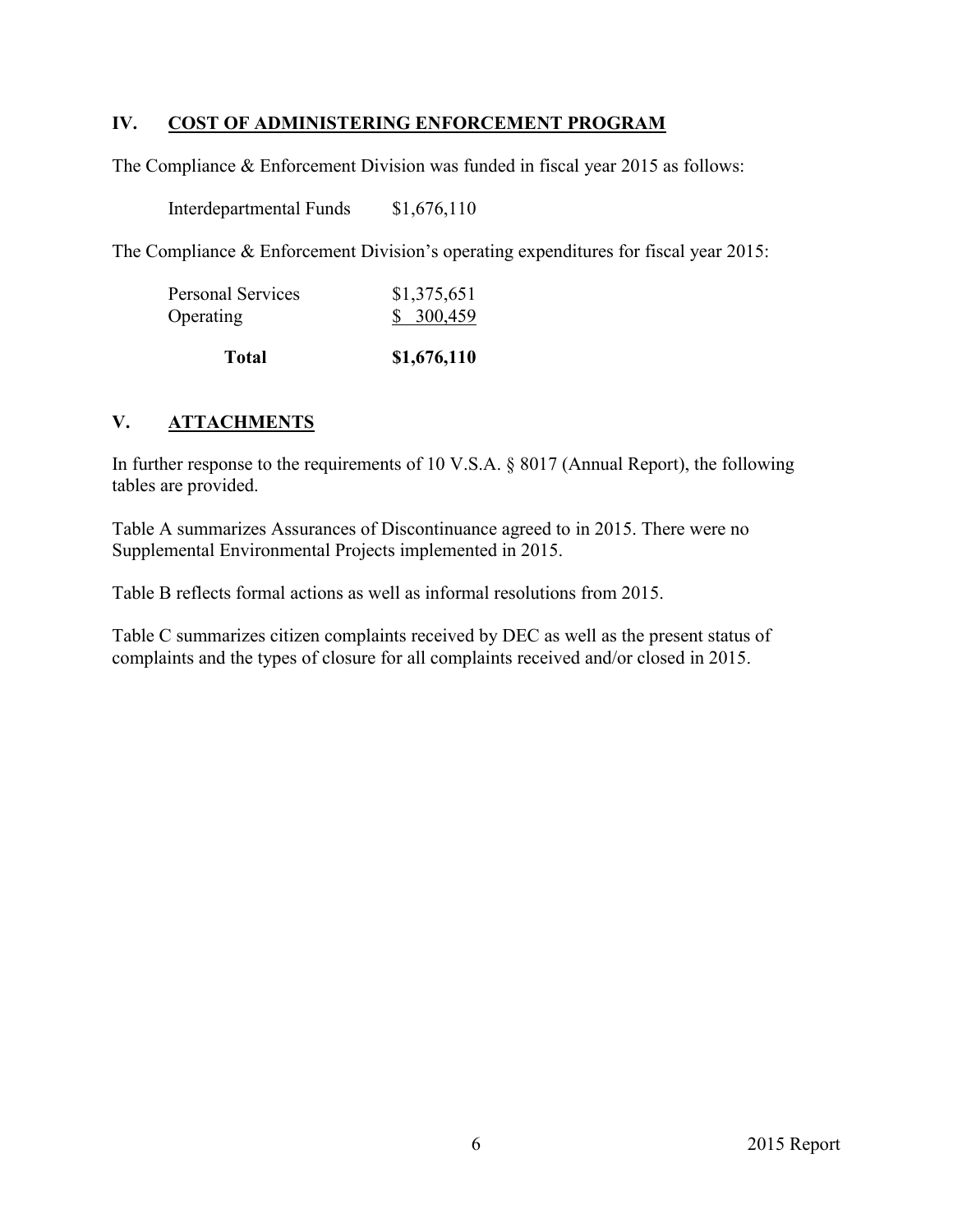#### **VI. CONCLUSION**

As the statistics found in the attachment demonstrate, ECD continued to advance its goals during 2015. These goals are the protection of the public health and Vermont's environment for present and future generations of Vermonters. We have developed a cohesive, high functioning team which continually strives for the highest levels of fairness, consistency, and overall excellence in order to achieve these goals. With new compliance tools available for the newly formed ECD, we expect increased effectiveness at not just addressing environmental violations, but at preventing these violations from occurring in the first place.

Respectfully Submitted,

Alyssa B. Solven

 $\mathbf{By:}$ 

Alyssa B. Schuren, DEC Commissioner On behalf of Deborah Markowitz, Secretary Agency of Natural Resources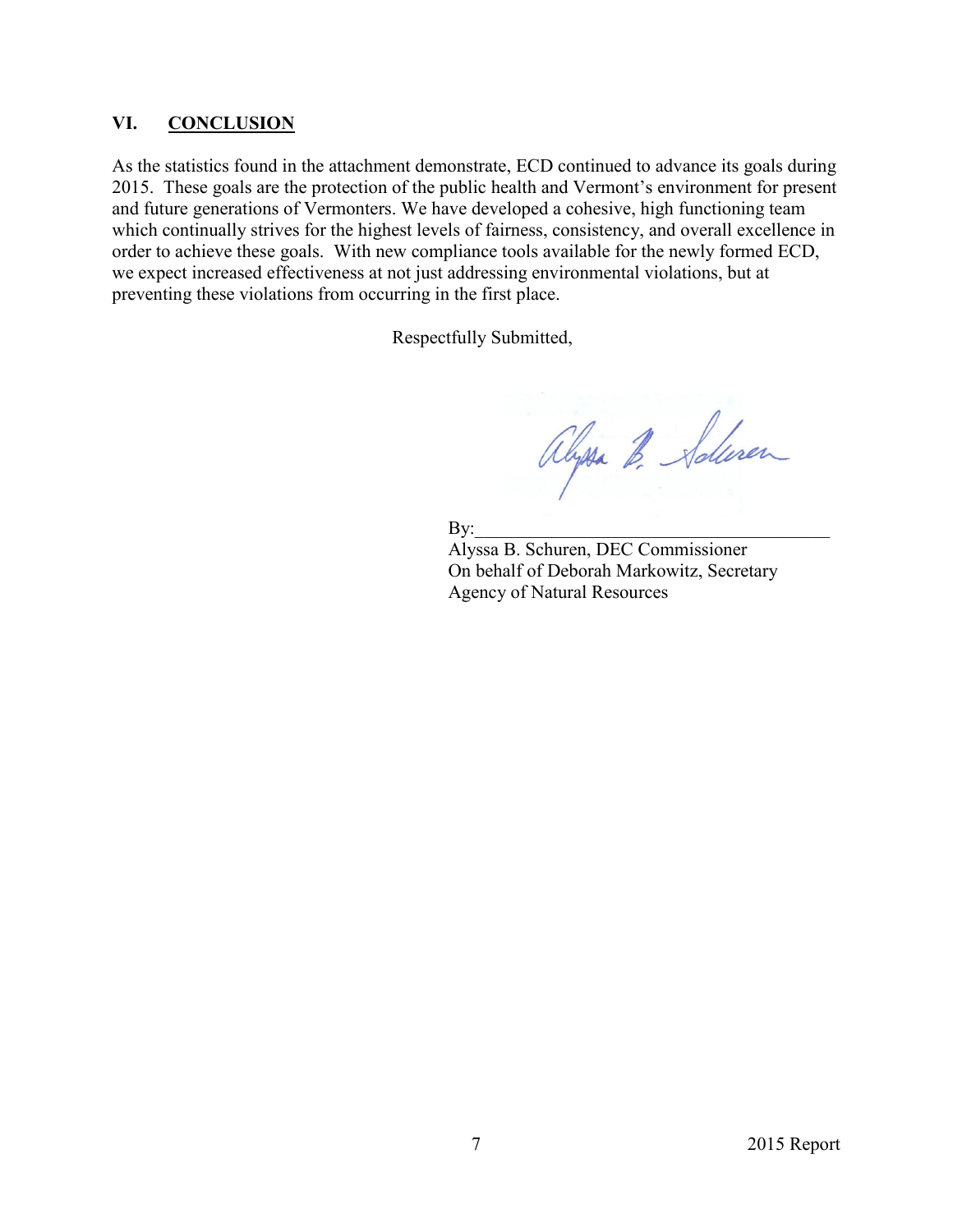# **Formal Court Actions (Table A) January 1, 2015 – December 31, 2015**

#### **Assurances of Discontinuance (AODs)**

| <b>Regulatory Programs</b>                                            | # AODs<br><b>Issued</b> | <b>SAOD Penalties</b><br><b>Assessed</b> | <b>S AOD Penalties</b><br><b>Collected by</b><br><b>CED</b> | # Citations<br><b>Issued</b> | <b>S</b> Value<br><sup>of</sup><br><b>Citation</b> | <b>S</b> Citation<br><b>Collected</b> |
|-----------------------------------------------------------------------|-------------------------|------------------------------------------|-------------------------------------------------------------|------------------------------|----------------------------------------------------|---------------------------------------|
| <b>Air Quality &amp; Climate Division</b>                             | $\overline{2}$          | \$15,200.00                              | \$15,838.00                                                 |                              | \$1,700                                            | \$1,700                               |
| <b>Compliance &amp; Enforcement</b>                                   | $\overline{4}$          | \$68,875.00                              | \$55,750.00                                                 |                              | \$1,500                                            | \$0                                   |
| <b>Department of Forests, Parks &amp;</b><br><b>Recreation</b>        | $\overline{0}$          | \$0.00                                   | \$0.00                                                      | $\Omega$                     | \$0                                                | \$0                                   |
| <b>Drinking Water &amp; Groundwater</b><br><b>Protection Division</b> | 10                      | \$52,750.00                              | \$47,205.25                                                 | $\theta$                     | \$0                                                | \$0                                   |
| <b>Facilities Engineering Division</b>                                |                         | \$750.00                                 | \$0.00                                                      | $\theta$                     | \$0.00                                             | \$0                                   |
| <b>Waste Management &amp; Prevention</b><br><i>Division</i>           | 9                       | \$87,024.75                              | \$53,938.14                                                 | 9                            | \$5,550                                            | \$5,500                               |
| <b>Watershed Management Division</b>                                  | 6                       | \$91,650.00                              | \$73,750.00                                                 | 11                           | \$4.800                                            | \$4,800                               |
| <b>TOTALS</b>                                                         | 32                      | \$316,249.75                             | \$246,481.39                                                | 28                           | \$13,500                                           | \$12,000                              |

The Environmental Compliance Division collected a total of \$246,481.39 in penalty payments between January 1, 2015 and December 31, 2015. Of this total, \$29,398.29 were payments resulting from formal court actions from previous years.

From January  $1^{st}$ , 2015 to December  $31^{st}$ , 2015, a total of 28 citations were issued. All the issued citations have been resolved with final judgment orders. The resolved citations have resulted in \$13,550 in assessed penalties with \$12,050 in penalties collected.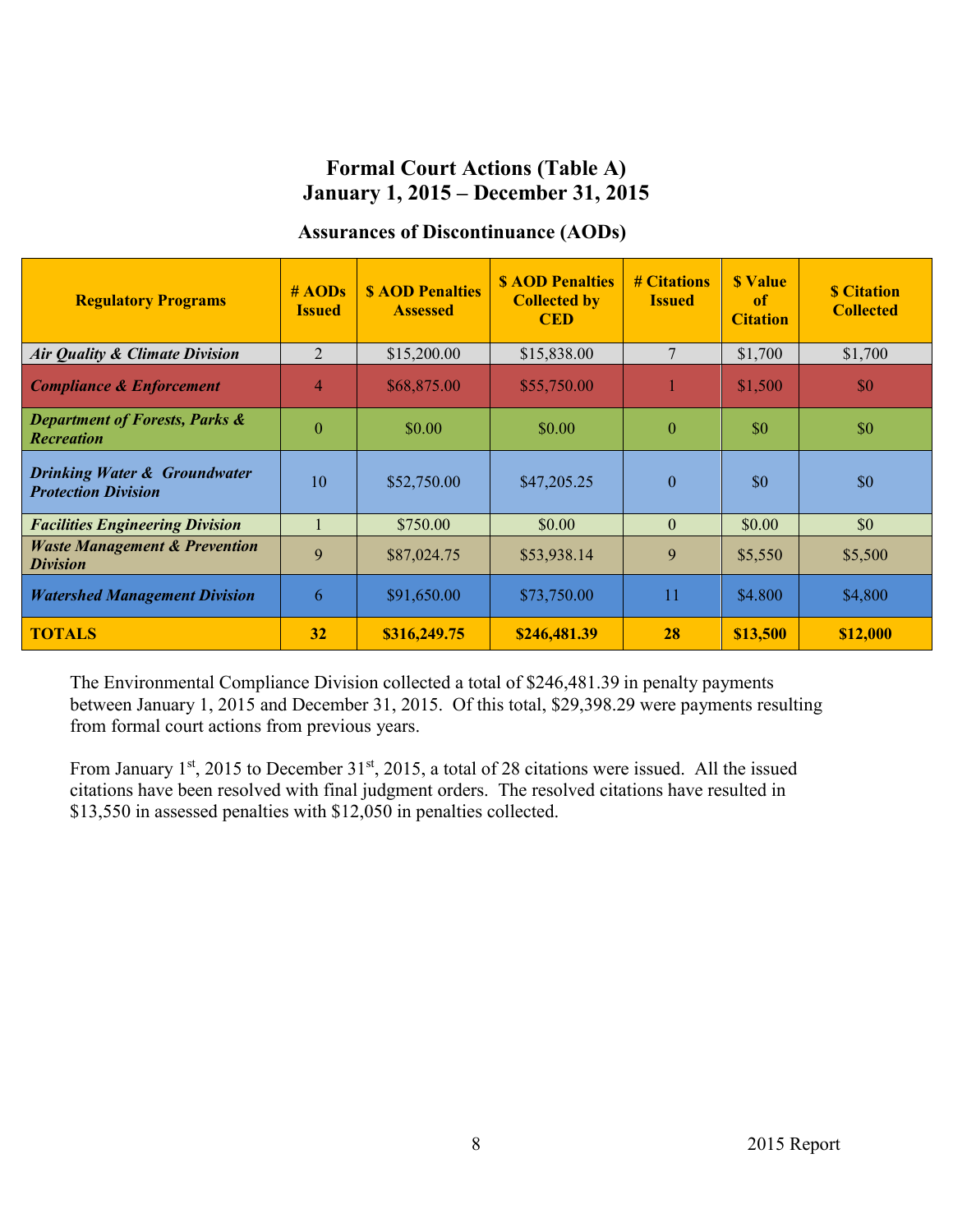# **Administrative Orders (AOs), Emergency Orders (EOs), & Informally Closed Cases Table B**

| <b>Regulatory Programs</b>                                            | #AOs<br>issued by<br><b>CED</b> | <b>S AO Final</b><br><b>Penalty Amount</b> | <b>S AO Penalties</b><br>collected by<br><b>CED</b> | $\#EOS$<br><b>issued</b> | <b>Closed</b><br>Informally* |
|-----------------------------------------------------------------------|---------------------------------|--------------------------------------------|-----------------------------------------------------|--------------------------|------------------------------|
| <b>Air Quality &amp; Climate Division</b>                             | $\Omega$                        | \$0.00                                     | \$0.00                                              | $\Omega$                 | $\theta$                     |
| <b>Compliance &amp; Enforcement</b><br><b>Division</b>                |                                 | \$2,946.85                                 | \$0.00                                              |                          | $\theta$                     |
| <b>Department of Forests, Parks &amp;</b><br><b>Recreation</b>        |                                 | \$34,800.00                                | \$0.00                                              | $\Omega$                 | $\Omega$                     |
| <b>Drinking Water &amp; Groundwater</b><br><b>Protection Division</b> | $\overline{2}$                  | \$21,000.00                                | \$1,047.00                                          | $\Omega$                 | $\Omega$                     |
| <b>Facilities Engineering Division</b>                                | $\Omega$                        | \$0.00                                     | \$0.00                                              | $\Omega$                 | $\Omega$                     |
| <b>Waste Management &amp; Prevention</b><br><b>Division</b>           | $\overline{2}$                  | \$29,001.88                                | \$0.00                                              | $\Omega$                 | $\Omega$                     |
| <b>Watershed Management Division</b>                                  | $\Omega$                        | \$0.00                                     | \$2,788.00                                          | $\Omega$                 | $\Omega$                     |
| <b>TOTALS</b>                                                         | 6                               | \$87,748.73                                | \$3,835.00                                          |                          | $\mathbf{0}$                 |

\*e.g. an enforcement attorney was able to obtain compliance without the need for formal, legal action, or further investigation may reveal that an enforcement action was no longer needed or appropriate, or one case is consolidated with another and closed.

Of the \$3,835.00 penalty amount collected, all were from AOs issued prior to 2015. The \$87,748.73 AO penalties assessed in 2015 are either waiting for a court hearing or are in the process of being collected.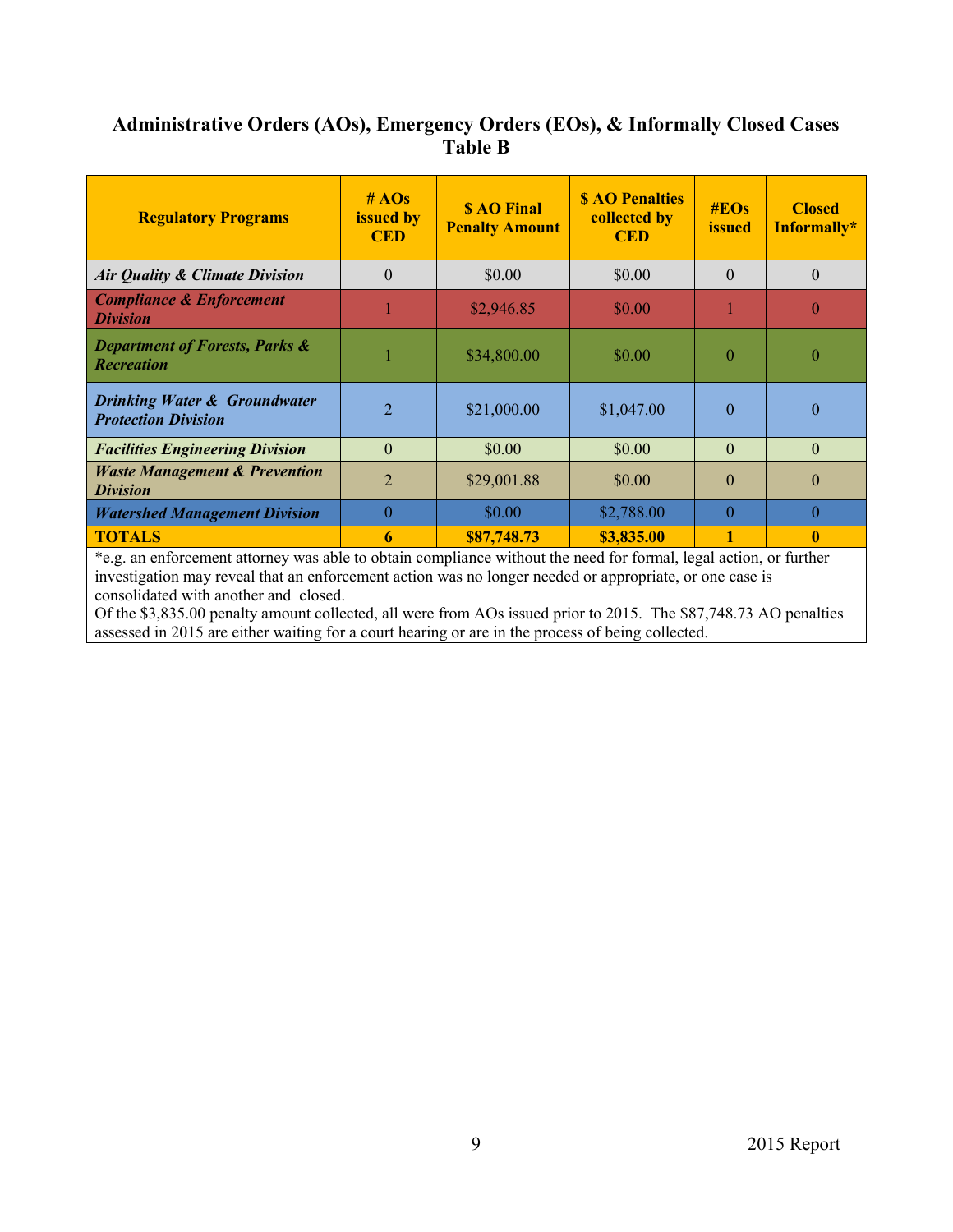# **Summary of Complaints Received and/or Resolved by ECD January 1, 2015 – December 31, 2015 Table C**

| <b>Regulatory</b><br><b>Programs</b>                      | <b>Total</b><br><b>Received</b><br><b>This Year</b> | <b>Pending</b><br><b>Of Those</b><br><b>Received</b><br>in 2015 | <b>Closed</b><br><b>No</b><br><b>Violation</b> | <b>Closed</b><br><b>NOAV</b><br><b>Issued</b> | <b>Closed</b><br><b>Citation</b><br><b>Issued</b> | <b>Closed</b><br><b>Voluntarily</b><br><b>Corrected</b> | <b>Closed</b><br><b>Formal</b><br><b>Action</b><br><b>Taken</b> | <b>Closed</b><br><b>No</b><br><b>Formal</b><br><b>Action</b><br>Taken* | <b>Total</b><br><b>Closed</b> |
|-----------------------------------------------------------|-----------------------------------------------------|-----------------------------------------------------------------|------------------------------------------------|-----------------------------------------------|---------------------------------------------------|---------------------------------------------------------|-----------------------------------------------------------------|------------------------------------------------------------------------|-------------------------------|
| Air Quality & Climate Division - 117 Closed               |                                                     |                                                                 |                                                |                                               |                                                   |                                                         |                                                                 |                                                                        |                               |
| Engineering<br><b>Services</b>                            | $\overline{7}$                                      | $\overline{4}$                                                  | 2                                              | $\bf{0}$                                      | $\mathbf{0}$                                      | $\mathbf 0$                                             | $\mathbf{0}$                                                    | 0                                                                      | $\overline{2}$                |
| <b>Field Services</b>                                     | 186                                                 | 84                                                              | 57                                             | $\overline{4}$                                | 7                                                 | 21                                                      | 12                                                              | 12                                                                     | 113                           |
| <b>Technical Services</b>                                 | 3                                                   | $\mathbf{1}$                                                    | $\mathbf{0}$                                   | $\bf{0}$                                      | $\mathbf{0}$                                      | $\overline{2}$                                          | $\mathbf{0}$                                                    | 0                                                                      | $\overline{2}$                |
| Mobile Source<br>Control                                  | $\mathbf{1}$                                        | $\pmb{0}$                                                       | $\bf{0}$                                       | $\bf{0}$                                      | $\bf{0}$                                          | $\pmb{0}$                                               | 0                                                               | 0                                                                      | $\mathbf{0}$                  |
| <b>Compliance &amp; Enforcement Division - 326 Closed</b> |                                                     |                                                                 |                                                |                                               |                                                   |                                                         |                                                                 |                                                                        |                               |
| Investigations                                            | 5                                                   | 1                                                               | 3                                              | $\overline{0}$                                | $\mathbf{0}$                                      | $\overline{0}$                                          |                                                                 | $\overline{0}$                                                         | 3                             |
| <b>Unpermitted</b><br>Discharges (1259)                   | 303                                                 | 90                                                              | 173                                            | 1                                             | 3                                                 | 20                                                      | 14                                                              | 29                                                                     | 240                           |
| <b>Unpermitted</b><br>Discharges (AMPs)                   | 38                                                  | 7                                                               | 23                                             | $\overline{0}$                                | $\overline{0}$                                    | $\overline{4}$                                          | 1                                                               | $\overline{4}$                                                         | 32                            |
| <b>Unpermitted</b><br><b>Discharges</b><br>(Erosion)      | 3                                                   | $\mathbf{1}$                                                    | 2                                              | $\mathbf{0}$                                  | $\overline{0}$                                    | $\overline{0}$                                          |                                                                 | $\mathbf{0}$                                                           | $\overline{2}$                |
| <b>Unpermitted</b><br>Discharges (AAPs)                   | 61                                                  | 14                                                              | 33                                             | $\overline{0}$                                | $\overline{0}$                                    | 5                                                       | 5.                                                              | 6                                                                      | 49                            |
|                                                           |                                                     |                                                                 |                                                |                                               |                                                   | Department of Forests, Parks, & Recreation - 4 Closed   |                                                                 |                                                                        |                               |
| <b>Forest Resources</b>                                   | 19                                                  | 2                                                               | 4                                              | $\bf{0}$                                      | $\pmb{0}$                                         |                                                         |                                                                 | $\bf{0}$                                                               | $\overline{4}$                |
|                                                           |                                                     |                                                                 |                                                |                                               |                                                   | Drinking Water & Groundwater Protection - 170 Closed    |                                                                 |                                                                        |                               |
| <b>Technical Services</b>                                 | 213                                                 | 86                                                              | 104                                            | 11                                            | $\bf{0}$                                          | 17                                                      | $\overline{2}$                                                  | 8                                                                      | 142                           |
| Engineering &<br><b>Financial Services</b>                | $\overline{7}$                                      | 5                                                               | $\mathbf{1}$                                   | $\bf{0}$                                      | $\mathbf{0}$                                      | $\mathbf{1}$                                            |                                                                 | $\bf{0}$                                                               | $\overline{2}$                |
| <b>Operations</b>                                         | 15                                                  | 10                                                              | $\mathbf{0}$                                   | $\bf{0}$                                      | $\mathbf{0}$                                      | $\mathbf{0}$                                            | 15                                                              | $\bf{0}$                                                               | 15                            |
| Permit & Licensing                                        | $\overline{7}$                                      | $\mathbf{0}$                                                    | 3                                              | $\overline{4}$                                | $\mathbf{0}$                                      | $\mathbf{0}$                                            |                                                                 | $\mathbf{0}$                                                           | $\overline{7}$                |
| <b>Indirect Discharge</b><br>Permits                      | $\overline{7}$                                      | 3                                                               | $\mathbf{1}$                                   | $\pmb{0}$                                     | $\bf{0}$                                          | $\mathbf{1}$                                            | $\overline{2}$                                                  | $\bf{0}$                                                               | $\overline{4}$                |
| <b>Facilities Engineering Division - 8 Closed</b>         |                                                     |                                                                 |                                                |                                               |                                                   |                                                         |                                                                 |                                                                        |                               |
| Dam Safety                                                | 5                                                   | $\mathbf{1}$                                                    | $\overline{2}$                                 | $\overline{2}$                                | $\pmb{0}$                                         | $\overline{2}$                                          | 2 <sup>1</sup>                                                  | $\pmb{0}$                                                              | 8                             |